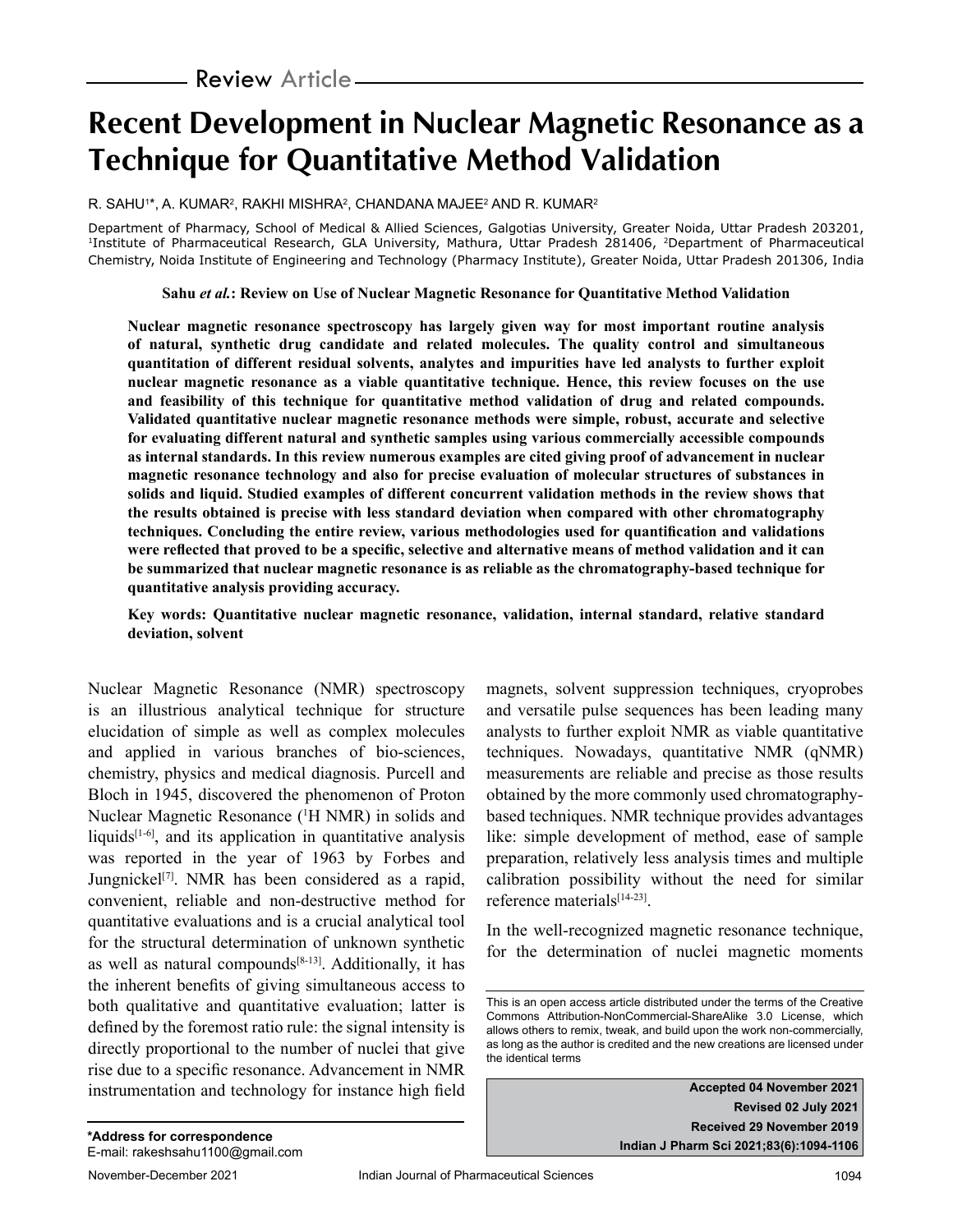by energy transitions, molecular beams are induced between levels of energy which coincide with different orientations of the nuclear spin in applied constant, strong strength of magnetic fields. Experiments are accomplished in a consistent magnetic field  $B_0$  (various Tesla) aligned along with the z-axis. As an outcome of this field, the space is no more isotropic and nuclei spins interaction will depend on the alignment of the molecule with due regard to the magnetic field  $B_0^{\left[24\text{-}32\right]}$ .

The foremost claims of one dimensional (1D) quantitative 1 H NMR (qH-NMR) are the purity evaluation of organic compounds and the determination of possible potential impurities and development of second frequency dimension in NMR spectroscopy leads to direct association with the identification of molar concentration in a provided sample. In one set of two-dimensional NMR (2D-NMR) experiments, the Hamiltonian is swapped between the evolution period and the detection period. As a result of the evolution period, resonances are expanding into a second dimension to disclose their origins<sup>[19,33-43]</sup>.

High-resolution NMR methods have been implemented for spin quantum I=1/2 ( $^1$ H,  $^{19}$ F,  $^{31}$ P, etc.)<sup>[44]</sup>, ultrafast Magic Angle Spinning (MAS) up to 70 kHz at ultra-high field (23.3 T) and efficient homonuclear decoupling in the case of strongly coupled nuclei. In parallel, ingenious intense resolution approach have been implemented for quadrupolar nuclei  $(I>1/2: {}^{17}O, {}^{23}Na, {}^{27}Al, etc. |^{[45]},$ for instance Dynamic-Angle Spinning (DAS), Double Rotation (DOR), Multiple-Quantum Magic-Angle Spinning (MQ-MAS) and Satellite-Transition Magic-Angle Spinning (ST-MAS). All of these approaches enable the analyst to determine the asymmetric unit of a desired structure and the isotropic distribution of chemical shifts and quadrupolar factors[46-51].

The NMR signals intensities (is equal to areas under specific signals) can be taken for quantitative evaluations as the signal intensity (I) is directly correlated to the number of nuclei (N) bringing the signal. The linear association between the intensity of signal (I) and the number of possible nuclei ((N) in case of single pulse excitation) is given by:

 $[I=C_{S}^{\times}N]$ 

The proportionality constant  $(C_s)$  results from different parameters of the spectrometer termed as "spectrometer constant". Further the validation of qNMR methods and the accuracy of the integrals measuring the correctness of quantitation depend on factors like; (a) the spectrum

noise level (S/N ratio), (b) shimming quality, (c) the shape, (d) baseline, drift and phase corrections and (e) choice of the window functions[52,53].

Perhaps the main restraint of qNMR technique is the need of human intervention throughout processing operations that nearly impact integral values (e.g. the integrated signals choice, integral tails setting and phasing). The quantitative accuracy deviation in qNMR has been reported to be <2.0 %, which is an acceptable limit for accurate and precise quantification<sup>[54-56]</sup>. NMR spectroscopy is a well-recognized analytical technique for qualitative and quantitative method validation (e.g., precision, linearity, accuracy, robustness, reproducibility, specificity and selectivity)<sup>[57]</sup>. Unlike other approaches, qNMR spectroscopy has certain processing and acquisition parameters and referencing approaches that needs careful consideration in order to acquire certain intense degree of precision and accuracy. One must take care of sample preparation and experimental approaches as they may stimulate significant errors in quantitative determination, thereby reduces the accuracy and the precision of the observing data[58].

#### **Solvents used in NMR and solvent locking concept:**

In both  $^1$ H and Carbon-13 ( $^{13}$ C) NMR techniques Tetramethylsilane (TMS) or related compounds, are used as an internal reference which gives proton signal at 0.0 ppm and the carbon signal at 0.0 ppm in the NMR spectrum. However, in current scenario of advancements in NMR spectroscopy "solvent lock" concept has been taken into consideration. By using this concept addition of internal reference in solvent is not required as spectrometers can "lock" on solvent signals. The  $H$  and  $H$ <sup>3</sup>C NMR chemical shifts have been compiled for common laboratory solvents often used for analysis of compounds or contaminants in samples (examples of various selected solvents are given in Table 1 and Table 2)<sup>[59-63]</sup>.

## **QUANTITATIVE METHOD VALIDATION OF DRUGS AND EXCIPIENTS USING NMR TECHNIQUE**

NMR spectrometer is a quantitative spectroscopic device, because the intensity of a peak or resonance line is directly corresponding to the number of resonant nuclei (spins). This fact permits, for a precise determination of the quantity of compounds in liquids as well as solids. Due to use of stronger and high steady magnetic fields including enhanced electronics the distinguishing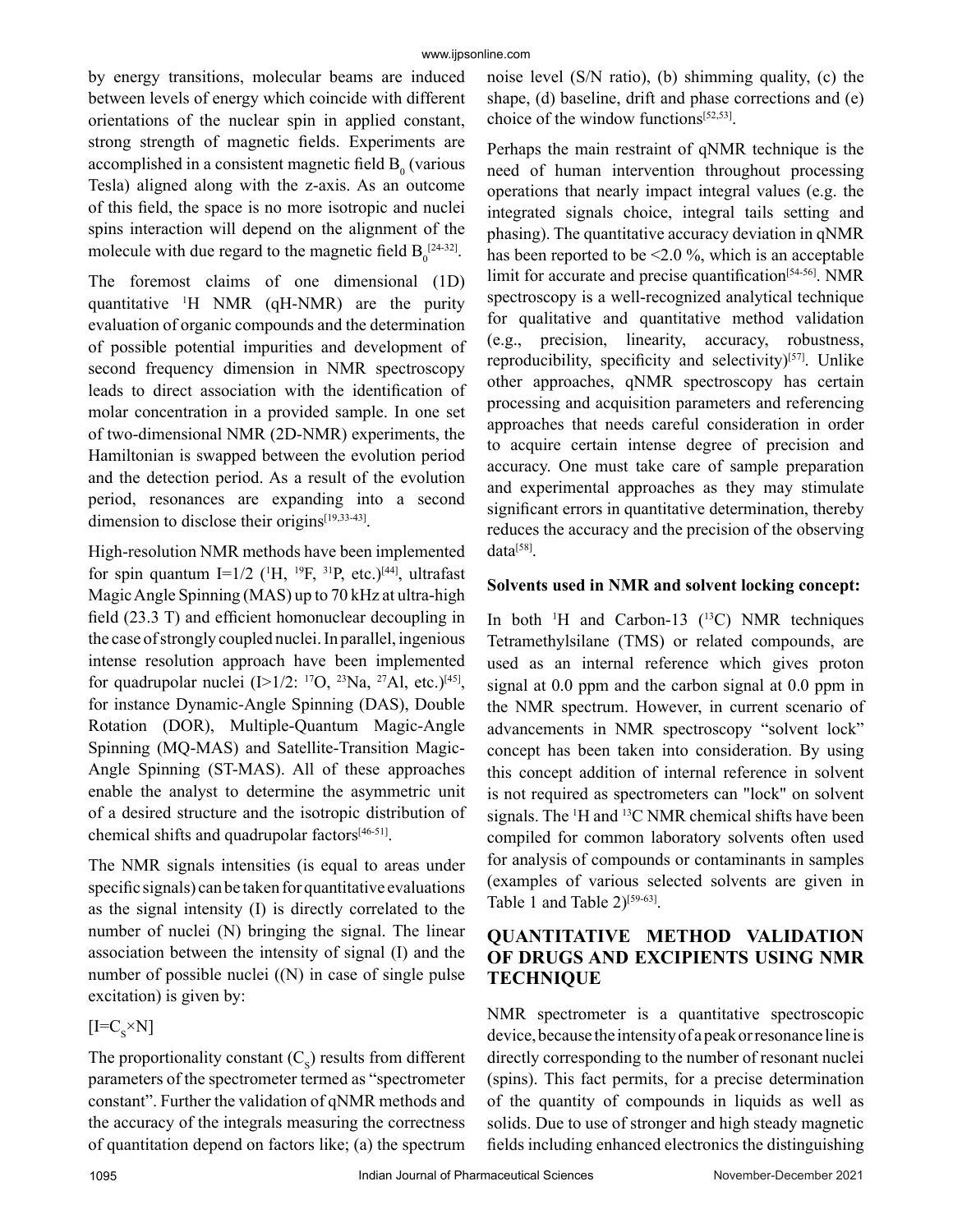limits have been poked down remarkably. Sometimes due to contemplation of accuracy protocol, control of evaluation procedure aspects, spectral processing and assessment which are responsible for the quantitative investigations of similar samples in diverse laboratories may differ severely (deviations in up to 90 % relative to gravimetric reference values). It considers all issues regarding linearity, specificity, robustness, selectivity and accuracy as well as influences of instrument specific parameters and the data processing and evaluation routines[64-66].

|  |  |  | TABLE 1: 1H NMR CHEMICAL SHIFT DATA |
|--|--|--|-------------------------------------|
|--|--|--|-------------------------------------|

| Solvent (Deuterated)                 | Solvent residual<br>peak (ppm) | H <sub>2</sub> O/Deuterated<br>water (HOD) |
|--------------------------------------|--------------------------------|--------------------------------------------|
| Deuterated chloroform                |                                |                                            |
| (CDCl <sub>3</sub> )                 | 7.26                           |                                            |
| Acetone $((CD_2),CO)$                | 2.05                           | 1.56                                       |
| Dimethyl sulfoxide                   | 2.50                           | 2.84                                       |
| $((CD_2), SO)$                       |                                | 3.33                                       |
| Benzene $(C_{6}D_{6})$               | 7.16                           | 0.40                                       |
| Acetonitrile (CD <sub>3</sub> CN)    | 1.94                           | 2.13                                       |
| Methanol (CD <sub>3</sub> OD)        | 3.31                           |                                            |
|                                      | 5.02, 3.88                     | 4.87                                       |
| 2,2,2-Trifluoroethanol<br>$(TFE-d2)$ | 4.79                           | 3.66                                       |
| Deuterium oxide (D,O)                |                                |                                            |

| TABLE 2: 13C NMR CHEMICAL SHIFT DATA |  |  |  |
|--------------------------------------|--|--|--|
|--------------------------------------|--|--|--|

| Solvent (Deuterated)                         | Solvent signal (ppm) |
|----------------------------------------------|----------------------|
| CDCI <sub>2</sub>                            | 77.16±0.06           |
| Acetone $((CD_3), CO)$                       | 29.84±0.01           |
| $CD3$ , SO                                   | $39.52 \pm 0.06$     |
| Benzene $(C_{6}D_{6})$                       | 128.06±0.02          |
| Acetonitrile (CD <sub>3</sub> CN)            | $1.32 \pm 0.02$      |
| Methanol (CD <sub>3</sub> OD)                | $49.00 \pm 0.01$     |
| 2,2,2-Trifluoroethanol (TFE-d <sub>3</sub> ) | 61.50, 126.28        |
| Deuterium oxide (D <sub>2</sub> O)           |                      |



# **Quantitative validation of a novel anti-fungal drug (RI76):**

Validation of RI76 (a novel anti-fungal drug) was accomplished on a Bruker 400 MHz Avance spectrometer by utilizing both the internal standard (IS) and the Electronic Reference to Access *In Vivo* Concentrations (ERETIC-2) calibration methods. The parameters for the quantitative evaluation were as follows: 16 scans, single 30° pulse, acquisition time of 4.12 s, relaxation delay of 15 s, a Spectrum Width (SW) of 20 ppm with the transmitter offset set at 7 ppm.

Acetanilide (99 %), Fumaric acids United States Pharmacopeia (USP) (100 %) were utilized as IS and as a reference for the ERETIC-2 calibration, respectively. In the experiment, 5 mg of acetanilide and 12 mg of RI76 (fig. 1) were accurately weighed and dissolved in 600 µl of Deuterated dimethyl sulfoxide (DMSO- $d_6$ ), which was accurately transferred to NMR tubes for evaluating the purity of RI76<sup>[67]</sup>.

For the quantitation study, the RI76 signal at 7.76 ppm (doublet, 2H) and the acetanilide reference signal at 2.04 ppm (singlet, 3H) were considered. Purities ranging from 60 to 70 % and relative standard deviation (RSD) 1.91 % were observed. The remaining 30 % of the mass comprises impurities. The study revealed that equivalent results were observed with both IS and ERETIC-2 calibration approaches yield the same result[67].

#### **Quantitative validation of alpha (α) bisabolol:**

Validation of  $\alpha$ -bisabolol was done by using Varian Mercury 300 MHz and Bruker Avance III 400 MHz spectrometer for quantitation in essential oils of *Eremanthus erythropappus* which was suitable for most of the samples evaluated (E1, E2, E3, E4, E5, E7, E10 and E11).

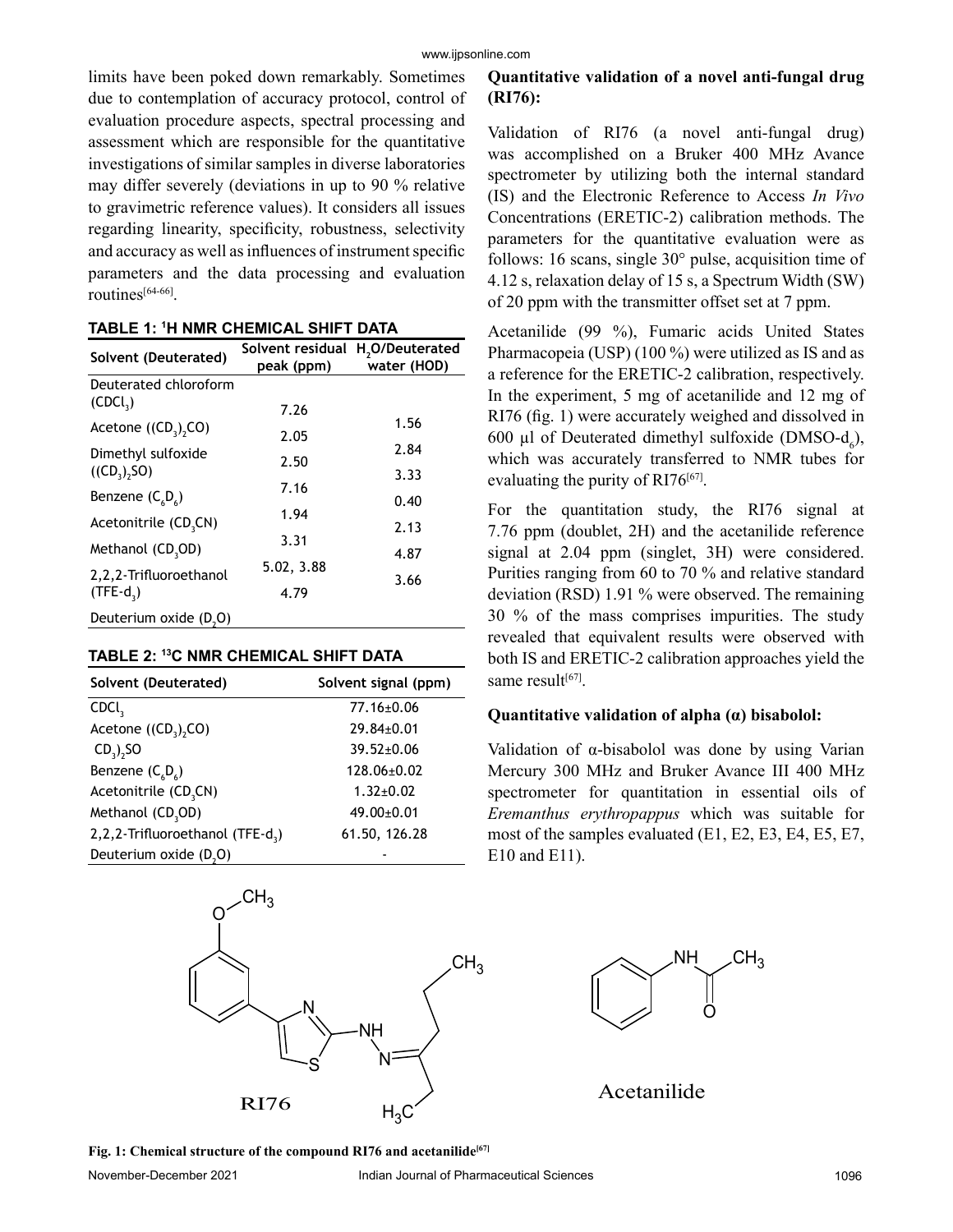A stock solution of  $\alpha$ -bisabolol (105.0 mg/ml) and octamethylcyclotetrasiloxane (OMCTS; 1.9 mg/ml) were prepared to measure linearity, accuracy, precision and stabilities of α-bisabolol and OMCTS in solution (fig. 2).

Taken essential oil comprise of small quantities of other constituents hence the signal at 5.13 and 5.36 ppm of α-bisabolol is not overlapped with signals from the other constituents present in the essential oil. Through the 1 H-NMR spectral signals at 5.36 and 5.13 ppm, the Limit Of Detection (LOD) and Limit Of Quantification (LOQ) were observed as 0.26 and 2.59 mg, respectively. The study revealed that purity of  $\alpha$ -bisabolol was 95.5% and RSD or coefficient of variation (CV) was <1.75 %. The method for quantitative validation of α-bisabolol was found rapid, efficient and appropriate<sup>[68]</sup>.

#### **Quantitative validation of α-pinene:**

α-Pinene is a natural terpene isolated from *Corymbia*, *Eucalyptus* and turpentine oils and its validation was accomplished on Varian Mercury 300 MHz spectrometer which was equipped with a 5 mm  $^1H^{-13}C$  dual probe head. The acquisition parameters for the quantitative measurement considered were 16 scans, pulse breadth 45° (pb45), 25 temperature of the samples in the spectrometer, 5 min acquisition time and automatically shimming was carried out.

A stock solution of  $\alpha$ -pinene (98.0 mg/ml) and OMCTS; 2.2 mg/ml) were prepared in Deuterated chloroform  $(CDCI_3)$  to determine linearity, robustness and stability of the NMR method (fig. 3). An exact amount (from 22.0 to 46.0 mg) of each essential oil sample was weighed directly into the NMR tube in which 310 µl of the OMCTS stock solution was added.

The <sup>1</sup>H NMR spectra were observed and the signal of OMCTS at 0.10 ppm was integrated. The signals at

5.17-5.23 ppm were integrated in all samples and the values of the integrations were used to calculate the amount of α-pinene which lies in between 98-102 %. The LOD and LOQ were 0.1 and 2.5 mg, respectively and RSD or CV was observed <0.76 %.

The quantitation method developed by using <sup>1</sup>H NMR was adequate for  $\alpha$ -pinene quantification from *Corymbia* and *Eucalyptus* since various sources of essential oils were successfully measured. The study revealed that method used for quantification of α-pinene was efficient and precise<sup>[69]</sup>.

#### **Quantitative validation of cellulose in tobacco:**

Bruker Avance III 400 MHz spectrometer was used in the study for efficient and rapid quantitative validation of cellulose in tobacco which was equipped with 7 mm 1 H-13C double resonance MAS probe head. Commercially tobacco samples with inconsistent cellulose content were collected from Guizhou, China.

Evaluation of cellulose in tobacco was done by employing 13C cross polarization/MAS (13C CP/MAS) with following parameters: the initial proton/2 pulses was 5 s, the 90° pulse length, contact time was 2 min for all tobacco sample, the recycle delay was 2 s and the acquisition time was 25 min. Sample cells were cylindrical zirconium-dioxide rotors of 7 mm diameter with silicon tube inserts as an IS and cell spun at 4 kHz. The weight of each tobacco sample was noted during sample loading and ranged from 100 to 300 mg.

<sup>13</sup>C CP/MAS NMR spectra of tobacco samples were processed with spectral deconvolution to acquire the area of the C-1 resonance at 105.5 ppm and the IS at 0 ppm. The spectra of untreated tobacco sample and standard cellulose are compared.

The results unfolded that the average value for five measurements was 8.62 % with the absolute value



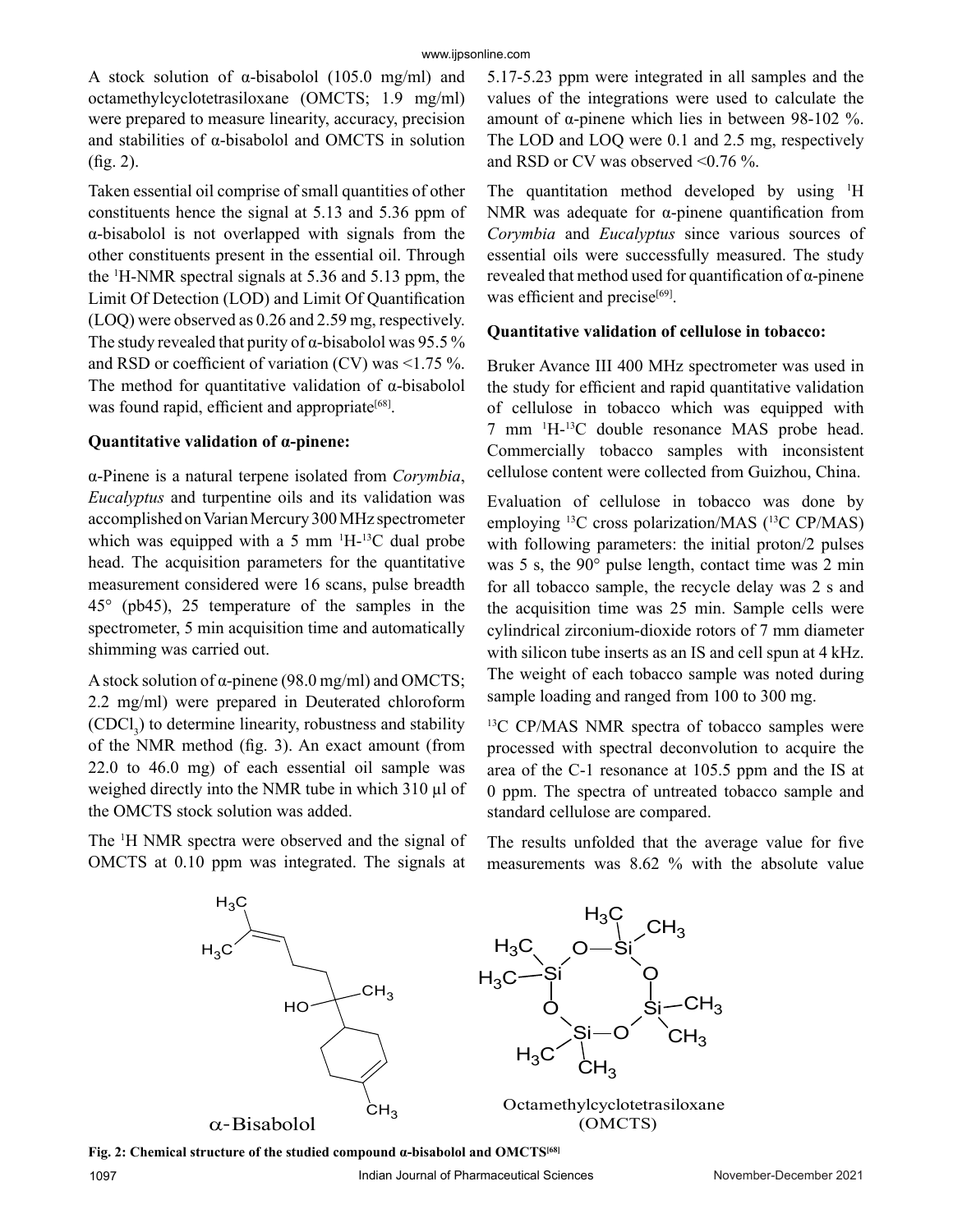

α-Pinene

#### **Fig. 3: Chemical structure of α-pinene and OMCTS[69]**

of the RSD was <1.49 %. These data suggest that the proposed method can be used for quantitative analysis of cellulose in tobacco with a quite high degree of consistency among the results under the same conduction[70].

#### **Quantitative validation of amygdalin:**

Validation of amygdalin content in Persicae semen, Armeniacae semen and Mume fructus were accomplished on JEOL JMN-ECA-500 MHz spectrometer with the following parameters for each sample: 8 scans were recorded with pulse angle 90° and 60 s pulse delay time which was greater than the spinlattice relaxation time  $(>\frac{5}{T}$ .

A stock solution of hexamethyldisilane (HMD)  $(10.0 \text{ mg})$  in pyridine- $d<sub>5</sub>$   $(10.0 \text{ ml})$  was prepared for quantitative determination of amygdalin (fig. 4) and its concentration was determined using quantitative 1 H NMR with reference bisphenol-A (10.0 mg in 1 ml stock solution).

The amygdalin purity was precisely calculated from the ratio of the intensity of the amygdalin H-2 signal at 6.50 ppm in pyridine- $d<sub>s</sub>$  to that of the HMD signal at 0 ppm is shown. The study revealed the amygdalin contents to be 2.72 and 3.13 % in 2 lots of Persicae semen, 0.23 % in Mume fructus and 3.62 and 5.19 % in 2 lots of Armeniacae semen[71].

#### **Quantitative validation of a generic natural product (Ginkgolides):**

Validation of complex natural products (Ginkgolide-B and Ginkgolide-A) were completed on Bruker Avance III 400 MHz spectrometer which was equipped with a 5 mm TXI cryoprobe with the following parameters: spin-lattice relaxation times (T1) were measured by an inversion recovery experiment (T1-IR; 12 increments





from 50 min to 60 s) for Dimethyl Sulfone  $(DMSO<sub>2</sub>)$  $(2.480 \text{ s})$ , Dimethyl Sulfoxide (DMSO-d<sub>5</sub>)  $(12.658 \text{ s})$ and caffeine (doublet H 8.000 ppm: 2.973 s; doublet H 3.868 ppm: 1.756 s) is shown here.

The caffeine and  $DMSO<sub>2</sub>$  were used as calibrants for External Calibration (EC) and the residual solvent signal DMSO- $d<sub>s</sub>$  was used for Internal Calibration (IC). Samples were prepared by mixing and diluting stock solutions ( $cDMSO_2$ =24.5 mg/ml;  $cCaffeine=27.5$  mg/ ml) with six different sample concentrations were separately weighed (concentration range 3.3-40.4 mM) into the NMR tubes and dissolved in  $0.6$  ml DMSO- $d_s$ . The DMSO- $d<sub>5</sub>$  concentration was evaluated using the calibration curve for  $y=1$  as 65.0 mM (0.54 %).

The spectra represent the highest S/N for the respective window function: (A) Caffeine spectra (H-8) were used in DMSO- $d<sub>5</sub>$  (600 MHz), applying exponential multiplication (EM, line broadening factor (LB)=3), Gaussian multiplication (GM, LB=3) and Lorentzian Gaussian multiplication (LG, LB=0.3, GF=0.05) in NMR Utility Transform Software (NUTS). (B) The DMSO- $d<sub>5</sub>$  residual solvent signal (J=1.7 Hz) under the same processing conditions as (A).

The spectral region having the H-12 was used for quantitative evaluation of the four terpene lactones exist in the mixture. The ECIC method yielded data that revealed the absolute measurement of Ginkgolide-B as 2.87 mM in a 5.66 mM sample by weight, revealing a purity of only 51.3 %. The data as well allowed for the identification of 0.45 % Ginkgolide-A purity at a S/N of about 13 in the 2.87 mM sample of Ginkgolide-B $[72]$ .

#### **Quantitative validation of medicinal plant extracts and herbal products:**

Validation of extracts from medicinal plants *Eugenia jambolana* (*E. jambolana*)*, Aegle marmelos*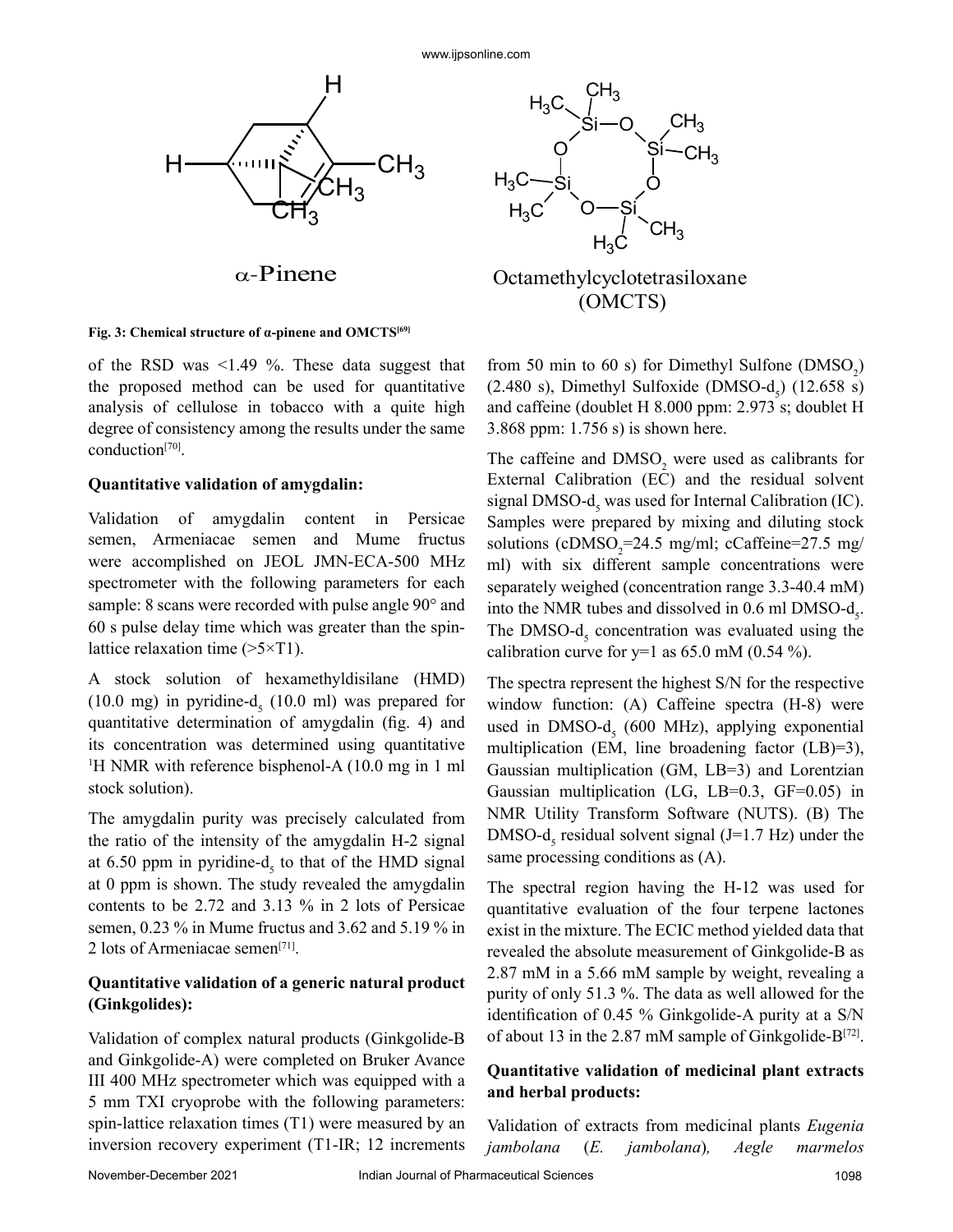(*A. marmelos*) and *Withania somnifera* (*W. somnifera*) and their herbal products (as mentioned in fig. 5) were done using Bruker Avance III 400 MHz spectrometer which was equipped with a 5 mm multinuclear inverse probe head with the following parameters: pre-acquisition delay of 6 min, acquisition time of 4.0 s, recycle delay of 5.0 s and a flip angle of 30°.

1,3,5-Trimethoxybenzene (TMB 1.94, 3.23 mg) was utilized as an IS for evaluation of *E. jambolana* and *A. marmelos*, while 2,4-diformyl phloroglucinol (1.42 mg) was utilized for *W. somnifera*. Both these standards are freely soluble in CDCl<sub>3</sub> solvents. TMB had shown two singlets in the spectra, the methoxy

proton resonance at d 3.7 and aromatic protons at d 6.09 while 2,4-diformyl phloroglucinol had shown two singlets, for the formyl proton at d 10.05 and for aromatic proton at d 5.89. The reference signals at 9.11, 9.04 and 9.07 for H-4 protons of malvidin, delphinidin and petunidin diglucosides with integrals of 0.37, 0.22 and 0.27, respectively, were utilized for analysis of anthocyanin with the IS, TMB having an integral of 10.0 for three protons of aromatic.

The crude extracts of *W. somnifera* (IS 2,4-diformyl phloroglucinol) had shown a distinct signal for olefinic proton (H-2) at d 6.19 and for the formyl protons at d 10.05 of 2,4-diformylphloroglucinol. The proton



Fig. 4: Chemical structure of amygdalin and prunasin<sup>[71]</sup>



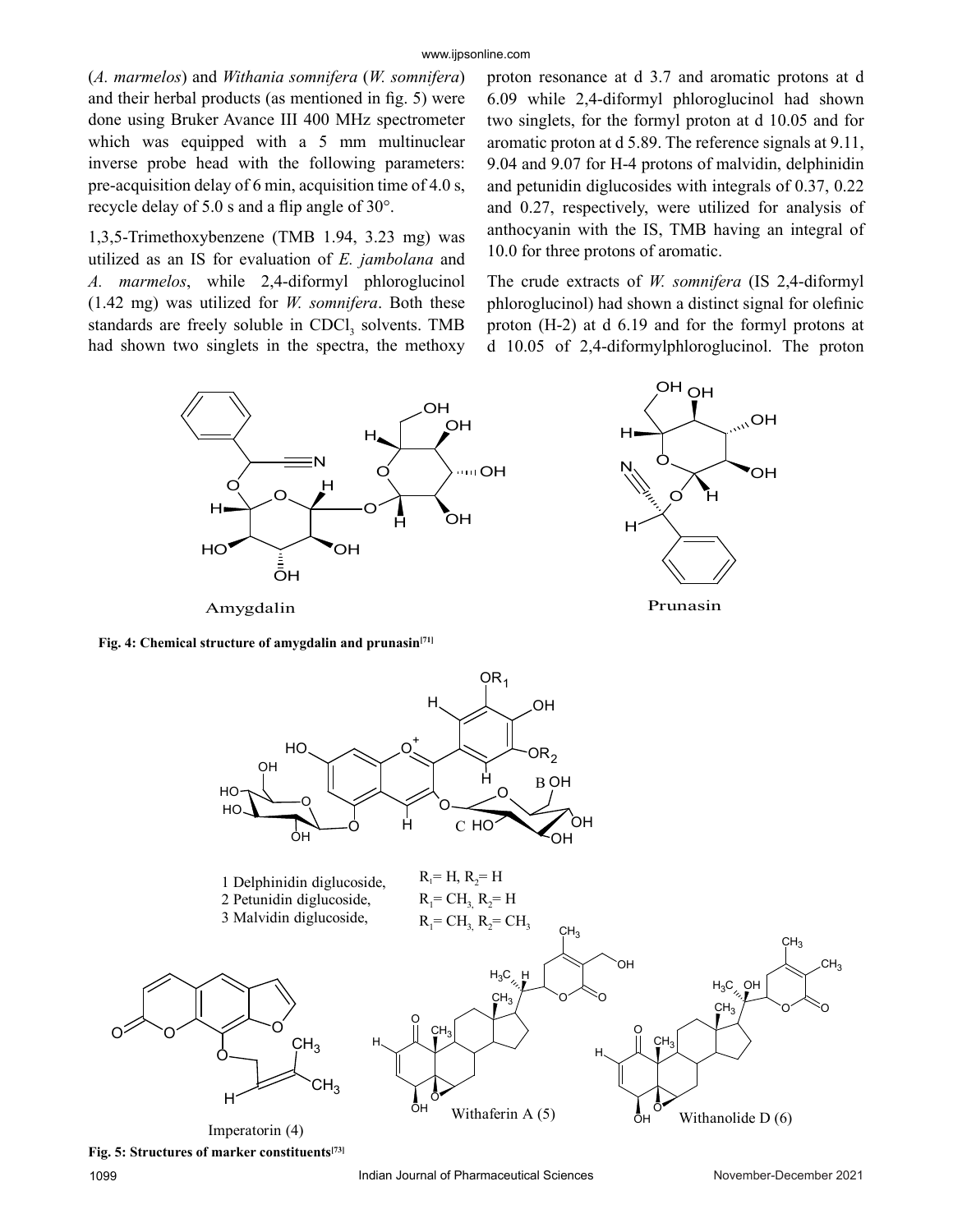spectra of *A. marmelos* crude extract (IS, TMB) had also shown a distinct signal for olefinic proton at d 5.61 of imperatorin and for the three aromatic protons at d 6.09 of TMB.

The qH-NMR gave a linear response for the marker constituents, anthocyanins, imperatorin and withaferin-A utilizing the described approach, the amount of anthocyanins in Sephadex enriched extracts and XAD of *E. jambolana* was 3.77 % and 9.57 % (delphinidin-3,5-diglucoside), 6.55 % and 15.70 % (malvidin 3,5-diglucoside), 4.72 % and 12.0 % (petunidin 3,5-diglucoside), respectively. The imperatorin content was 0.424 % in *A. marmelos* fruit and 0.090 % and 0.114 % in sharbat and candies. Total with anolides content was 0.191 % in the chloroform extract and  $0.234$  % in the capsule extract<sup>[73]</sup>.

#### **Quantitative validation of paralytic shellfish toxins (PSTs) and characterization of Gonyautoxin-5 (GTX5) and Gonyautoxin-6 (GTX6):**

Validation of PSTs were accomplished using INOVA 600 MHz spectrometer which was equipped with 5 mm indirect probe that has 1 H coil inside X nuclei coils with the following parameters: acquisition time of 2.2 s, 90° pulse width (9.4 min), 64 transients and relaxation delay time of 11 s. Paralytic shellfish poisoning (PSP) is a human ailment caused by consumption of crabs and shellfish contaminated with PSTs as mentioned in fig. 6.

Tertiary butanol was used as an IS which was prepared by mixing of tert-butanol/deuterated acetic acid  $(CD_3COOD)/D$ euterium Oxide  $(D_2O)$  with dilution (as  $100 \mu l/l$  ml/ $10 \mu$ ), for the quantitation validation.

The signal from the mixture tert-butanol,  $CHD<sub>2</sub>COOD$ and deuteroacetic acid (CH<sub>3</sub>COOD) were observed at 1.24, 2.03 and 2.05 ppm, respectively and the signal of a tert-butanol at 1.24 ppm (singlet, 9H) was used as an IS. The signals around 3.35 and 2.72 ppm might be methanol and impurity, respectively. The LOQ at 5 % RSD was calculated to be 0.16 mM, which corresponded to 67 mg/ml as Saxitoxin (STX) diacetate form, while the LOD was 0.04 mM.

GTX5 and GTX6 isolated from mussels were quantified by method and the toxicities of GTX6 and GTX5 were obtained by the Mouse Bio Assay (MBA) in which mice was standardized by STX. The particular toxicities of GTX6 and GTX5 calculated by the MBA were 105 milli-unit (MU)/mmol (25 mg STX equivalents/ mmol) and 120 MU/mmol (29 mg STX equivalents/ mmol), respectively<sup>[74]</sup>.

#### **Quantitative validation of the fluoxetine:**

Validation of racemic fluoxetine (S-fluoxetine and R-fluoxetine) were accomplished on Bruker DRX 500 MHz Avance spectrometer which was equipped with a dedicated 5 mm Query Node Patterns (QNP) probe with the following parameters: 90° pulses with 16-64 scans collected and the acquisition time was 0.53 s followed with a relaxation delay of 3.0 s. Quantitative 19F NMR spectroscopy was applied for the evaluation of fluoxetine enantiomers using various chiral recognition agents in pharmaceutical.



**Fig. 6: Structures of a group of (A) Paralytic shellfish toxins; (B) Compounds L-arginine; (C) Caffeine; (D) L-phenylalanine and (E) Sucrose[74]**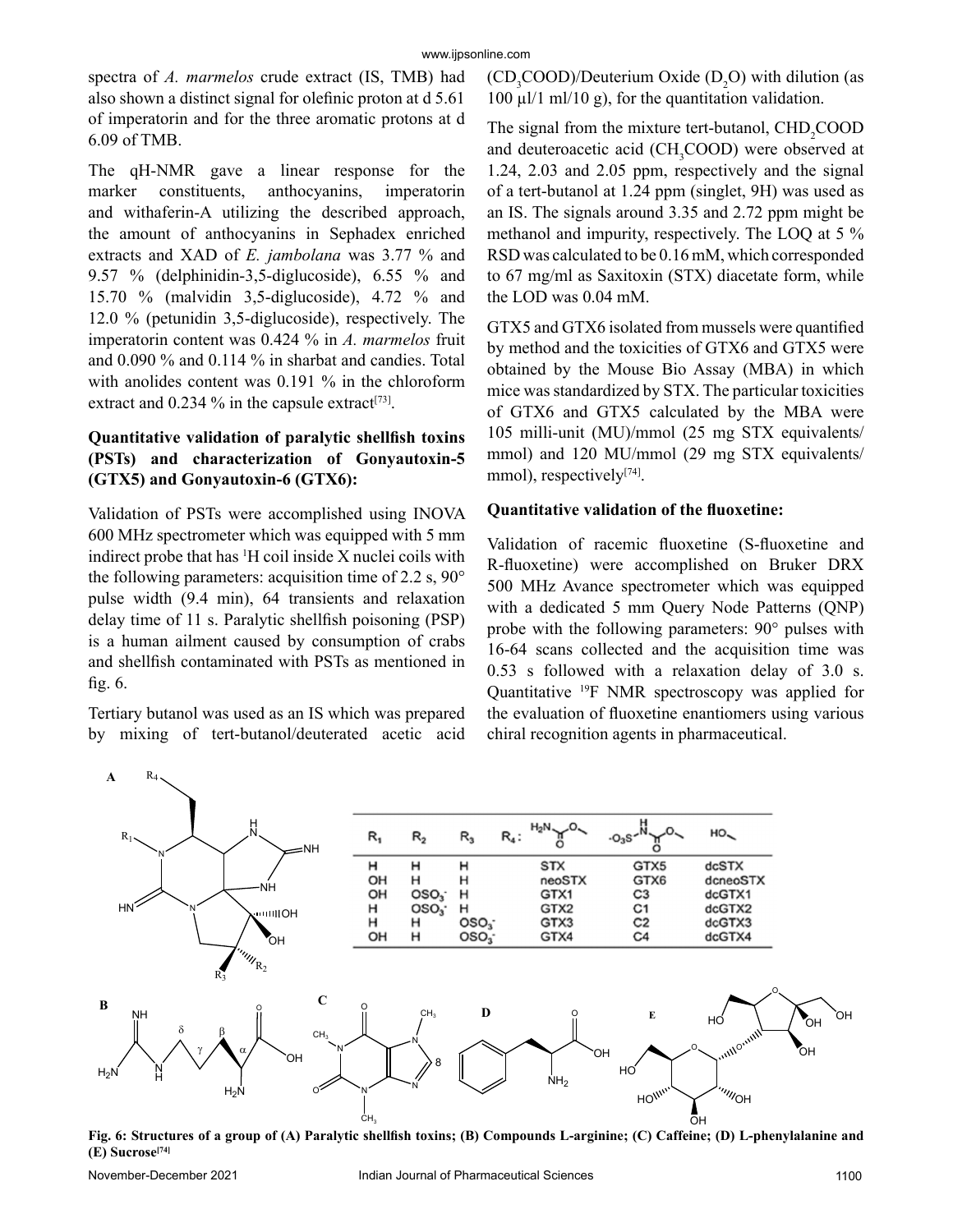The standard stock solutions of sodium fluoride (NaF) used as an IS and racemic fluoxetine (as shown in fig. 7) were prepared in double distilled de-ionized water by weighing 12.5 mg NaF and 25.0 mg fluoxetine. A range of 0.25-3.90 mg of diamino Derivative of Methylated α-Cyclodextrin (DAM-α-CD) was utilized as the suitable chiral selector by dissolving in diluted standard solutions into the NMR tube.

Four Cyclo Dextrins (CDs), specifically  $\alpha$ , beta (β), gamma (γ) CD and DAM- $α$ -CD, were utilized for enantio-separation of fluoxetine. Evaluations were performed with solutions containing 0.5 mg/ml fluoxetine and having various concentrations of CDs. The changes detected in the successive 19F NMR spectra of fluoxetine upon addition of the chiral recognitions. The calibration curve was found linear for  $(R)$  and  $(S)$ fluoxetine over the range 0.10-1.35 mg/ml, the LOD  $(S/N=3)$  being 5.9 and 7.5  $\mu$ g/ml for the pure (R) and (S)-fluoxetine, respectively.

The correlation coefficients were found >0.9980 for both enantiomers, which suggested a linear response within the studied range of concentration. The LOD was taken as the concentration of analyte where signal-to-noise  $(S/N)=3$  and it was found to be 5.9 and 7.5 g/ml for the pure (R) and (S)-fluoxetine, respectively. The recoveries of (R) and (S)-fluoxetine from pharmaceuticals lie in between 91.2 and 109.6 % in all cases and the obtained RSD values were less than 8 %. The results showed that the method is rapid, accurate and precise<sup>[75]</sup>.

### **Quantitative validation of fenfluramine, sertraline and paroxetine:**

Enantiomeric purity of fenfluramine, sertraline and paroxetine were validated using Bruker 500 MHz Avance spectrometer which was equipped with a 5 mm Broadband Observe (BBO) probe with the following parameters: spectra acquired with 64 transients, 30° pulse with a delay of 1 s and line broadening of 0.30 Hz was used. The evaluation of the enantiomeric purity of three Active Pharmaceutical Ingredients (APIs) were developed using the Chiral Solvating Agent (CSA) (R)-1,1′-Bi-2-naphthol (as shown in fig. 8). Chemical shifts were referenced using internal reference TMS in CDCl<sub>3</sub> (99 %) solvent.

Samples were prepared by weighing roughly around 1-4 mg of sample and an appropriate molar ratio of (R)- 1,1′-Bi-2-naphthol (1) was added to induce separation of enantiomers when dissolved in  $CDCI<sub>3</sub>$  solvent.



O O O O O O O O O  $\overline{O}$ .<br>OMe OMe MeC MeO OMe OMe MeO MeO ... OMe OMe  $NH<sub>2</sub>$ MeO MeO  $H_2N$  $CH<sub>3</sub>$ F F F NH O H

O

MeO

MeO

Diamino derivative of methylated -cyclodextrin (DAM-α-CD)

OMe

O

**Fig. 7: Chemical structures of the racemic fluoxetine and the cyclic oligosaccharides used in the study[75]**

OMe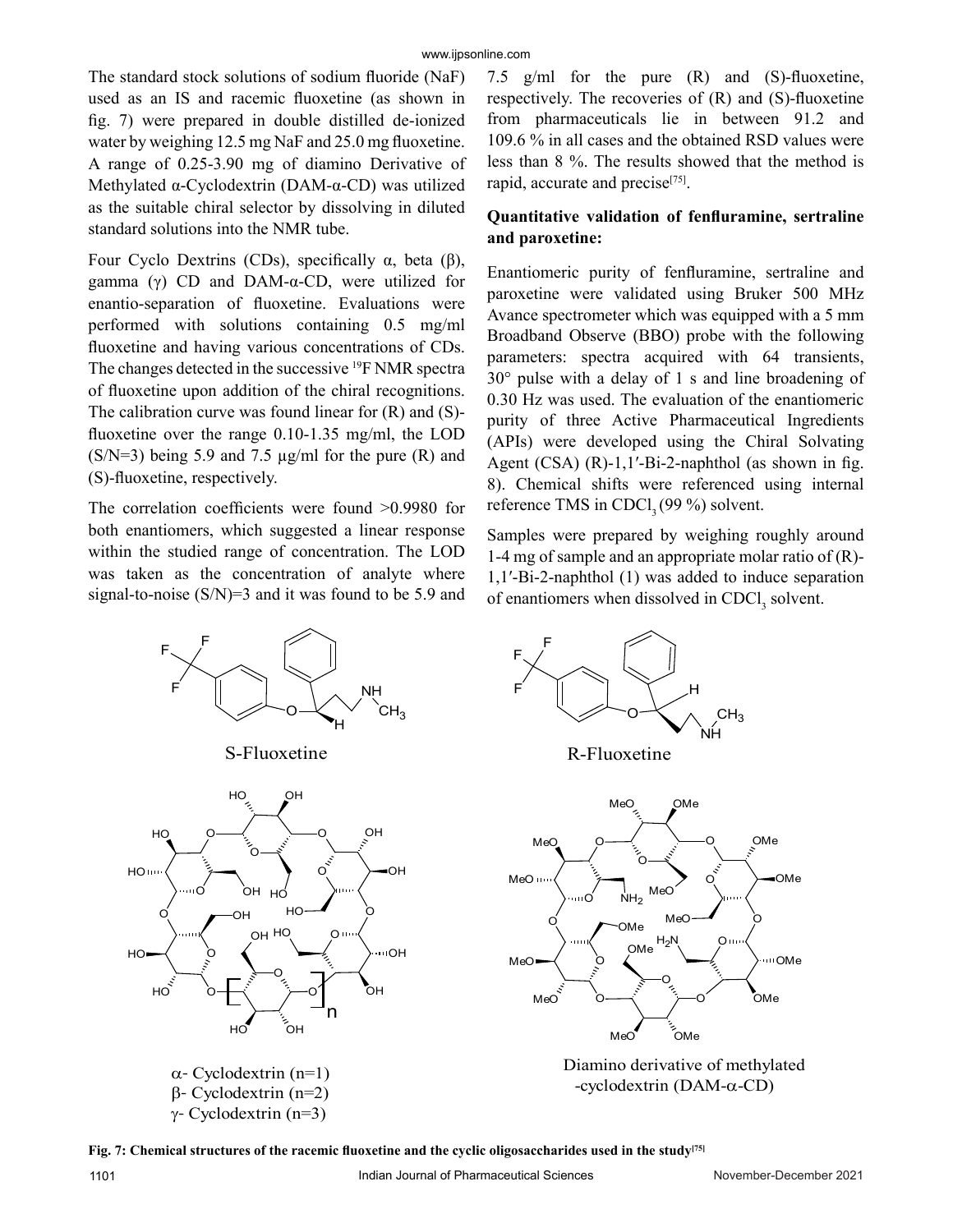The resonance at  $\sim$ 2.15 ppm is due to an impurity in  $(R)-1,1'-Bi-2$ -naphthol  $(1)$  and at 1.6 ppm is due to water (2) in the spectra. The LOQ is  $\leq$  1 % minor component based on a percent error of <5 % at this level. The enantiomer purity of APIs were found as fenfluramine 50.2 % $\pm$ 0.4 %, sertraline 8.0 % $\pm$ 0.2 % and paroxetine 4.5±0.1 %. Chiral NMR using CSA was revealed to be an alternative or complimentary approach to chiral High-Performance Liquid Chromatography (HPLC) and optical rotation for the evaluation of enantiomeric purity[76].

#### **Quantitative validation of levofloxacin and rifampicin:**

Validation of pure levofloxacin and rifampicin (as shown in fig. 9) and urine's extracts were done on JEOL-NM-LA 300 MHz, Fourier Transform NMR (FT-NMR) spectrometer with the following parameters: delay time of 1.55 s, 500 free-induction decays (FIDs) were collected for each samples into 32 768 data points using a spectral width of 6009.6 Hz and maintained temperature of 40° throughout.

Spectra of pure drugs and urine's extracts were acquired and successive quantities of pure rifampicin (0.9 -43.0 mg) or levofloxacin (0.8-54.0 mg) were rigorously mixed with suitable quantities of maleic acid (2.0 -24.0 mg) as IS and dissolved in DMSO- $d_6$ .

The spectrum shows doublet at 7.57 and 7.61 ppm could be attributed to the splitting of 5H proton due to the coupling with 19F nucleus at the adjacent position. The spectrum shows the NH and OH protons gave broad signals in between 12.0 and 13.0 ppm. The methoxy group  $(OCH<sub>3</sub>)$  protons at C-37 gave a sharp singlet at 3.04 ppm whereas the methyl group  $(CH_3)$  at C-13 gave a signal at 1.85. Methylene protons at carbon 4, 5, 7 and 8 gave signals at 2.5-3.3 ppm.



**Fig. 8: Structures left to right, top to bottom: (1) (R)-1,1′-Bi-2-naphthol; (2) Racemic fenfluramine hydrochloride (HCl); (3) (+)-sertraline HCl; (4) (-)-paroxetine HCl and (5) Racemic methylbenzylamine[76]**



**Fig. 9: Molecular structure of (a) levofloxacin and (b) rifampicin[77]**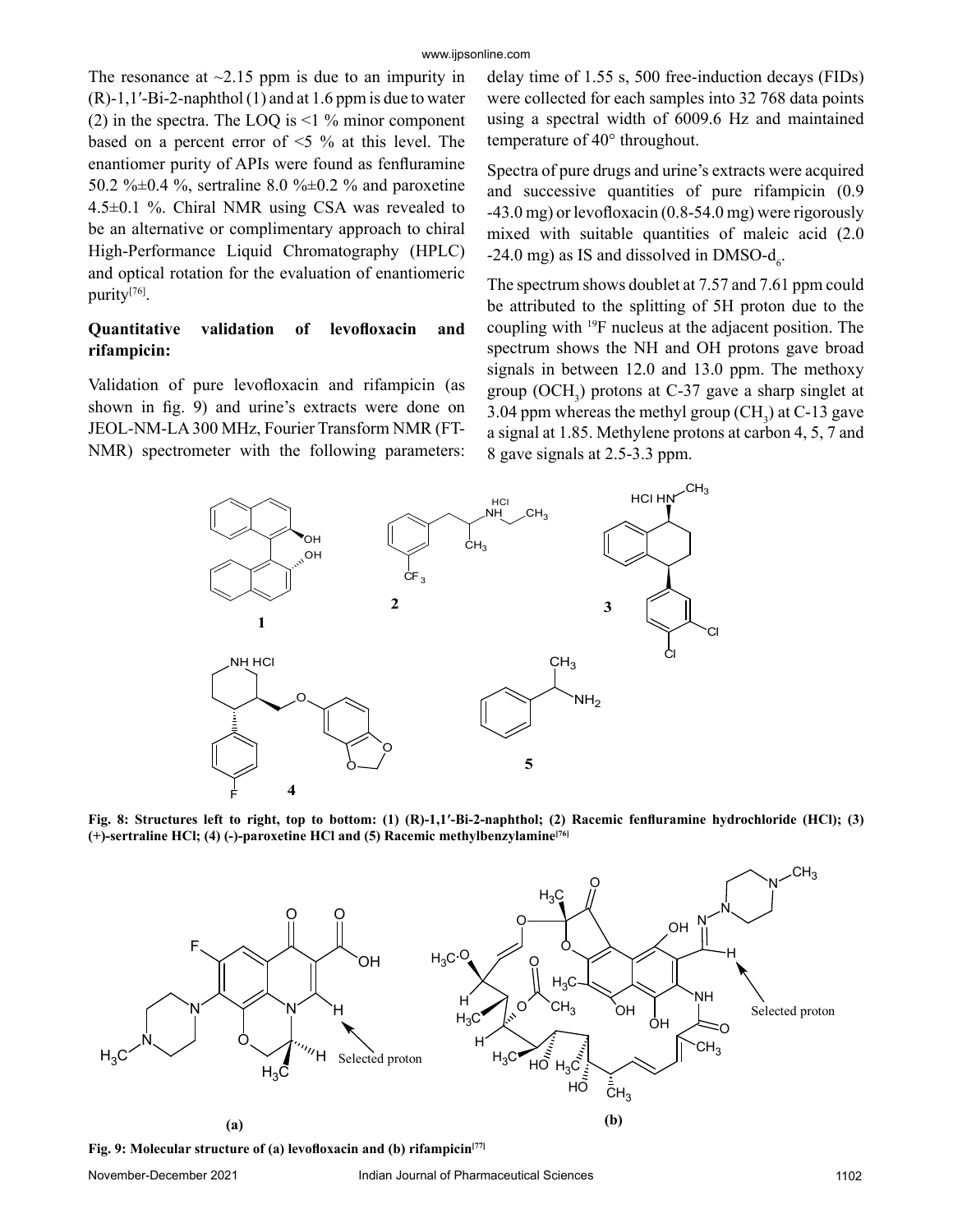www.ijpsonline.com

| TABLE 3: OBSERVED PARAMETERS FROM THE MENTIONED QUANTITATIVE METHOD VALIDATION |                                                                      |                                                    |                                                                                            |                                                                                                                                                                    |
|--------------------------------------------------------------------------------|----------------------------------------------------------------------|----------------------------------------------------|--------------------------------------------------------------------------------------------|--------------------------------------------------------------------------------------------------------------------------------------------------------------------|
| Quantitation<br>compound                                                       | <b>Residual solvent</b><br>used (Deuterated)                         | IS reference<br>used                               | <b>Quantity utilized for stock</b><br>solution/reference                                   | Percentage/ RSD found                                                                                                                                              |
| <b>RI76</b>                                                                    | $DMSO-d6$                                                            | Acetanilide<br>(99%)                               | Acetanilide (5 mg) and<br>(RI7612 mg)                                                      | Observed RSD values was 1.91 %                                                                                                                                     |
| α-Bisabolol                                                                    | $CDCl3-d$                                                            | <b>OMCTS</b>                                       | a-Bisabolol (105.0 mg/ml) and<br>OMCTS $(1.9 \text{ mg/ml})$                               | Observed RSD values was <1.75 %                                                                                                                                    |
| α-Pinene                                                                       | $CDCl3-d$                                                            | <b>OMCTS</b>                                       | $\alpha$ -Pinene (98.0 mg/ml) and<br>OMCTS $(2.2 \text{ mg/ml})$                           | RSD <0.76 % followed<br>chromatographic methods (SD<2 %)                                                                                                           |
| Cellulose in<br>tobacco                                                        | As a solid used                                                      | Silicon tube                                       | Tobacco sample Ranged from<br>100 to 300 mg                                                | Observed RSD values was <1.49 %                                                                                                                                    |
| Amygdalin                                                                      | Pyridine- $d_{5}$                                                    | <b>HMD</b>                                         | HMD $(10.0 \text{ mg})$ and<br>bisphenol-A (10.0 mg in 1 ml<br>stock solution)             | Purity was Persicae semen 2.72 and<br>3.13, Armeniacae semen 3.62 and<br>5.19 and Mume fructus 0.23 %                                                              |
| Ginkgolide-B<br>and Ginkgolide-A                                               | $DMSO-d5$                                                            | Caffeine and<br>DMSO <sub>2</sub>                  | DMSO <sub>2</sub> (24.5 mg/ml) and<br>Caffeine (27.5 mg/ml)                                | Purity was Ginkgolide-B 51.3 % and<br>0.45 % for Ginkgolide-A<br>E. jambolana contents 9.57 %                                                                      |
| E. jambolan, A.<br>marmelos, and<br>W. somnifera                               | $CDCl3-d$                                                            | $1,3,5$ -TMB and<br>2,4-diformyl<br>phloroglucinol | TMB (1.94, 3.23 mg) and<br>2,4-diformyl phloroglucinol<br>$(1.42 \text{ mg})$              | (delphinidin), 15.70 % (malvidin),<br>12.0 % (petunidin) and imperatorin<br>was 0.424 % in A. marmelos fruit<br>and with anolides was 0.234 %<br>(capsule extract) |
| <b>PSTs</b>                                                                    | Acetic acid- $d_4$ and<br>water (CD <sub>3</sub> COOD<br>and $D2O$ ) | Tertiary<br>butanol                                | Tert-butanol/CD <sub>3</sub> COOD/D <sub>2</sub> O as<br>100 µl/1 ml/10 g                  | Observed RSD value was <5 % in all<br>the cases                                                                                                                    |
| Fluoxetine                                                                     | D, O                                                                 | NaF                                                | NaF (12.5 mg) and fluoxetine<br>$(25.0 \text{ mg})$                                        | Observed RSD values was <8 %                                                                                                                                       |
| Fenfluramine,<br>sertraline and<br>paroxetine                                  | $CDCl3-d$                                                            | <b>TMS</b>                                         | TMS added in µl in CDCl,                                                                   | Purity was fenfluramine 50.2 %±0.4<br>%, sertraline 8.0 %±0.2 % and<br>paroxetine 4.5±0.1 %                                                                        |
| Rifampicin and<br>levofloxacin                                                 | $DMSO-d6$                                                            | Maleic acid                                        | Maleic acid (2.0-24.0 mg),<br>rifampicin (0.9-43.0 mg) and<br>levofloxacin $(0.8-54.0$ mg) | Observed RSD values was <2.7 % for<br>pure drugs and urine samples                                                                                                 |

Maleic acid signal at 6.2 ppm was utilized as the reference signal. Integration of signals at 8.2 and 8.9 ppm were utilized for evaluating the concentration of rifampicin and levofloxacin drugs per unit dose, respectively. Recoveries of pure rifampicin and levofloxacin were obtained (98.3-99.7)±1.08 and  $(97.0-99.4) \pm 0.5$  %, respectively and recoveries in urine samples were obtained 96.8-100.0. RSD values <2.7 % were observed for pure drugs and urine samples<sup>[77]</sup>.

Thus, above given examples reflects diverse methodologies used for quantification and validations which provided to be a fast and efficient alternative, providing results with less standard deviation. All evaluated parameters regarding linearity, robustness, specificity, selectivity and accuracy, as well as influences of instrument specific parameters and stability of analyte and IS in solution shown satisfactory results. The various parameters observed in above mentioned examples are given in Table 3.

# **CONCLUSION**

NMR spectroscopy has largely given way to the most important routine analyzes of natural synthetic drug candidates and related molecules. Quality control and simultaneous quantification of different residual solvents, analytes and impurities have led analysts to further exploit NMR as a viable quantitative technique. In this review we describe the different qNMR method that is utilized for qualitative, quantitative and purity studies. The validated qNMR methods were simple, robust, precise and selective for determining different natural as well as synthetic drugs sample using several commercially accessible compounds (like TMS, maleic acid, TMB, OMCTS etc.) as IS. Since NMR quantitative analysis is suggested as a USP standard technique, the described methods can be proposed as a standard as International Council for Harmonisation (ICH) tripartite guideline. The different studied examples suggested that obtained values were in concurrence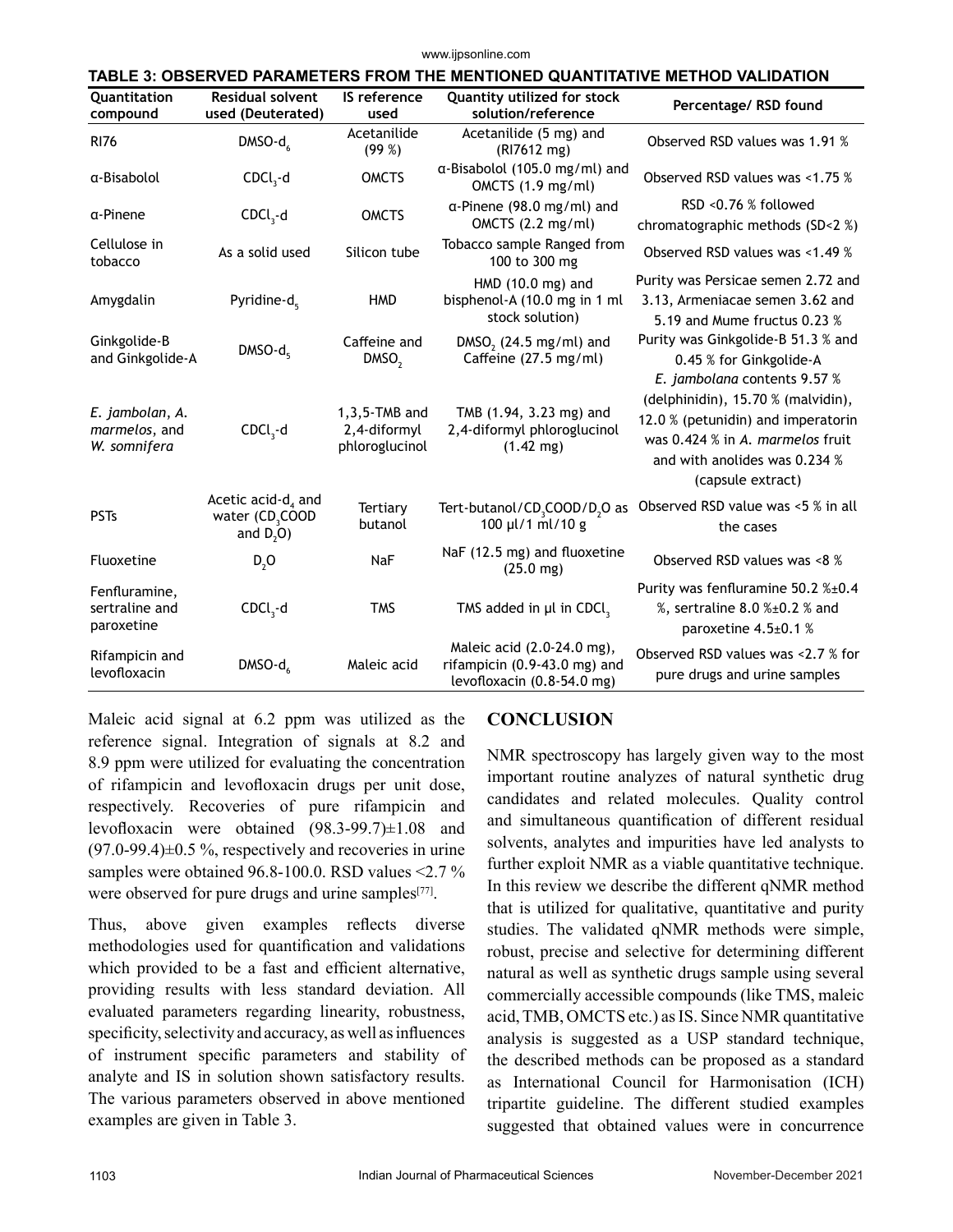with chromatography results directing that qNMR is as reliable as chromatography-based technique for quantitative analysis.

#### **Conflicts of interest:**

The authors declared no conflict of interest.

#### **REFERENCES**

- 1. Bharti SK, Roy R. Quantitative <sup>1</sup>H NMR spectroscopy. Trends Analyt Chem 2012;35:5-26.
- 2. Cabeca LF, Pickholz M, de Paula E, Marsaioli AJ. Liposome-Prilocaine interaction mapping evaluated through STD NMR and molecular dynamics simulations. J Phys Chem B 2009;113(8):2365-70.
- 3. Van Halbeek H. NMR developments in structural studies of carbohydrates and their complexes. Curr Opin Struct Biol 1994;4(5):697-709.
- 4. Morris GD. β-NMR. In: ISAC, ARIEL, editors. The TRIUMF radioactive beam facilities and the scientific program. 1<sup>st</sup> ed. Dordrecht: Springer; 2013. p. 173-82.
- 5. Roberts GC. Applications of NMR in drug discovery. Drug Discov Today 2000;5(6):230-40.
- 6. Brunner DO, De Zanche N, Frohlich J, Paska J, Pruessmann KP. Travelling-wave nuclear magnetic resonance. Nature 2009;457(7232):994-8.
- 7. Jungnickel JL, Forbes JW. Quantitative measurement of hydrogen types by integrated nuclear magnetic resonance intensities. Anal Chem 1963;35(8):938-42.
- 8. Gawrisch K, Eldho NV, Polozov IV. Novel NMR tools to study structure and dynamics of biomembranes. Chem Phys Lipids 2002;116(1):135-51.
- 9. Burns DT, Lewis RJ. Analysis and characterisation of nitroglycerine based explosives by proton magnetic resonance spectrometry. Anal Chim Acta 1995;300(1):221-5.
- 10. Mozzhukhin GV, Kupriyanova GV, Mamadazizov SS, Maraşlı A, Rameev BZ. Low-field 14N nuclear magnetic resonance for detection of dangerous liquids. Chem Phys 2018;513:129-34.
- 11. Kleinberg RL, Horsfield MA. Transverse relaxation processes in porous sedimentary rock. J Magn Reson 1990;88(1):9-19.
- 12. Sahu R, Mishra R, Majee C, Kumar A, Mazumder R. Obeticholic acid: An insight into a quantitative determination and methodological validation through nuclear magnetic resonance. Int J Appl Pharm 2020:179-90.
- 13. Carr RA, Congreve M, Murray CW, Rees DC. Fragmentbased lead discovery: Leads by design. Drug Discov Today 2005;10(14):987-92.
- 14. Bonhomme C, Gervais C, Babonneau F, Coelho C, Pourpoint F, Azais T, *et al.* First-principles calculation of NMR parameters using the gauge including projector augmented wave method: a chemist's point of view. Chem Rev 2012;112(11):5733-79.
- 15. Pan Z, Raftery D. Comparing and combining NMR spectroscopy and mass spectrometry in metabolomics. Anal Bioanal Chem 2007;387(2):525-7.
- 16. Wells RJ, Hook JM, Al-Deen TS, Hibbert DB. Quantitative nuclear magnetic resonance (QNMR) spectroscopy for assessing the purity of technical grade agrochemicals: 2, 4-dichlorophenoxyacetic acid (2, 4-D) and sodium 2, 2-dichloropropionate (Dalapon sodium). J Agric Food Chem 2002;50(12):3366-74.
- 17. Mahajan S, Singh IP. Determining and reporting purity of organic molecules: Why qNMR. Magn Reson Chem

2013;51(2):76-81. 18. Holzgrabe U, Deubner R, Schollmayer C, Waibel B. Quantitative NMR spectroscopy-applications in drug analysis. J Pharm Biomed Anal 2005;38(5):806-12.

- 19. Kupče E. NMR with multiple receivers. In Modern NMR Methodology, editor. 1<sup>st</sup> ed. Berlin: Springer; 2011. p. 71-96.
- 20. Wells RJ, Cheung J, Hook JM. The use of qNMR for the analysis of agrochemicals. In NMR spectroscopy in pharmaceutical analysis. Elsevier; 2008. p. 291-315.
- 21. Moura S, Carvalho FG, de Oliveira CD, Pinto E, Yonamine M. qNMR: An applicable method for the determination of dimethyltryptamine in ayahuasca, a psychoactive plant preparation. Phytochem Lett 2010;3(2):79-83.
- 22. Bayer E, Albert K, Nieder M, Grom E, Wolff G, Rindlisbacher M. On-line coupling of liquid chromatography and highfield nuclear magnetic resonance spectrometry. Anal Chem 1982;54(11):1747-50.
- 23. Albert K. Liquid chromatography-nuclear magnetic resonance spectroscopy. J Chromatogr A 1999;856(1):199-211.
- 24. Marion D. An introduction to biological NMR spectroscopy. Mol Cell Proteomics 2013;12(11):3006-25.
- 25. Bayer JV, Jaeger F, Schaumann GE. Proton nuclear magnetic resonance (NMR) relaxometry in soil science applications. Open Magn Reson J 2010;3(1):15-26.
- 26. Hamans BC, Andreychenko A, Heerschap A, Wijmenga SS, Tessari M. NMR at earth's magnetic field using para-hydrogen induced polarization. J Magn Reson 2011;212(1):224-8.
- 27. Purcell EM, Torrey HC, Pound RV. Resonance absorption by nuclear magnetic moments in a solid. Phys Rev 1946;69(1- 2):37.
- 28. Gossert AD, Jahnke W. NMR in drug discovery: A practical guide to identification and validation of ligands interacting with biological macromolecules. Prog Nucl Magn Reson Spectrosc 2016;97:82-125.
- 29. Blumich B. Introduction to compact NMR: a review of methods. Trends Anal Chem 2016;83:2-11.
- 30. Korb JP, Freiman G, Nicot B, Ligneul P, inventors; Schlumberger Technology Corp, assignee. Method of determining formation parameter. United States patent, US 9,459,370; 2016.
- 31. Workman J, Koch M, Veltkamp DJ. Process analytical chemistry. Anal Chem 2003;75(12):2859-76.
- 32. Pellecchia M, Sem DS, Wüthrich K. NMR in drug discovery. Nat Rev Drug Discov 2002;1(3):211-9.
- 33. Szantay Jr C, Beni Z, Balogh G, Gati T. The changing role of NMR spectroscopy in off-line impurity identification: a conceptual view. Trends Analyt Chem 2006;25(8):806-20.
- 34. Pauli GF, Jaki BU, Lankin DC. Quantitative 1 H NMR: Development and potential of a method for natural products analysis. J Nat Prod 2005;68(1):133-49.
- 35. Simmler C, Napolitano JG, McAlpine JB, Chen SN, Pauli GF. Universal quantitative NMR analysis of complex natural samples. Curr Opin Biotechnol 2014;25:51-9.
- 36. Johnson Jr CS. Diffusion ordered nuclear magnetic resonance spectroscopy: principles and applications. Prog Nucl Magn Reson Spectrosc 1999;34(3):203-56.
- 37. Mandelshtam VA, Taylor HS, Shaka AJ. Application of the filter diagonalization method to one-and two-dimensional NMR spectra. J Magn Reson 1998;133(2):304-12.
- 38. Song YQ. Novel NMR techniques for porous media research. Cem Concr Res 2007;37(3):325-8.
- 39. Mahrous EA, Farag MA. Two dimensional NMR spectroscopic approaches for exploring plant metabolome: A review. J Adv Res 2015;6(1):3-15.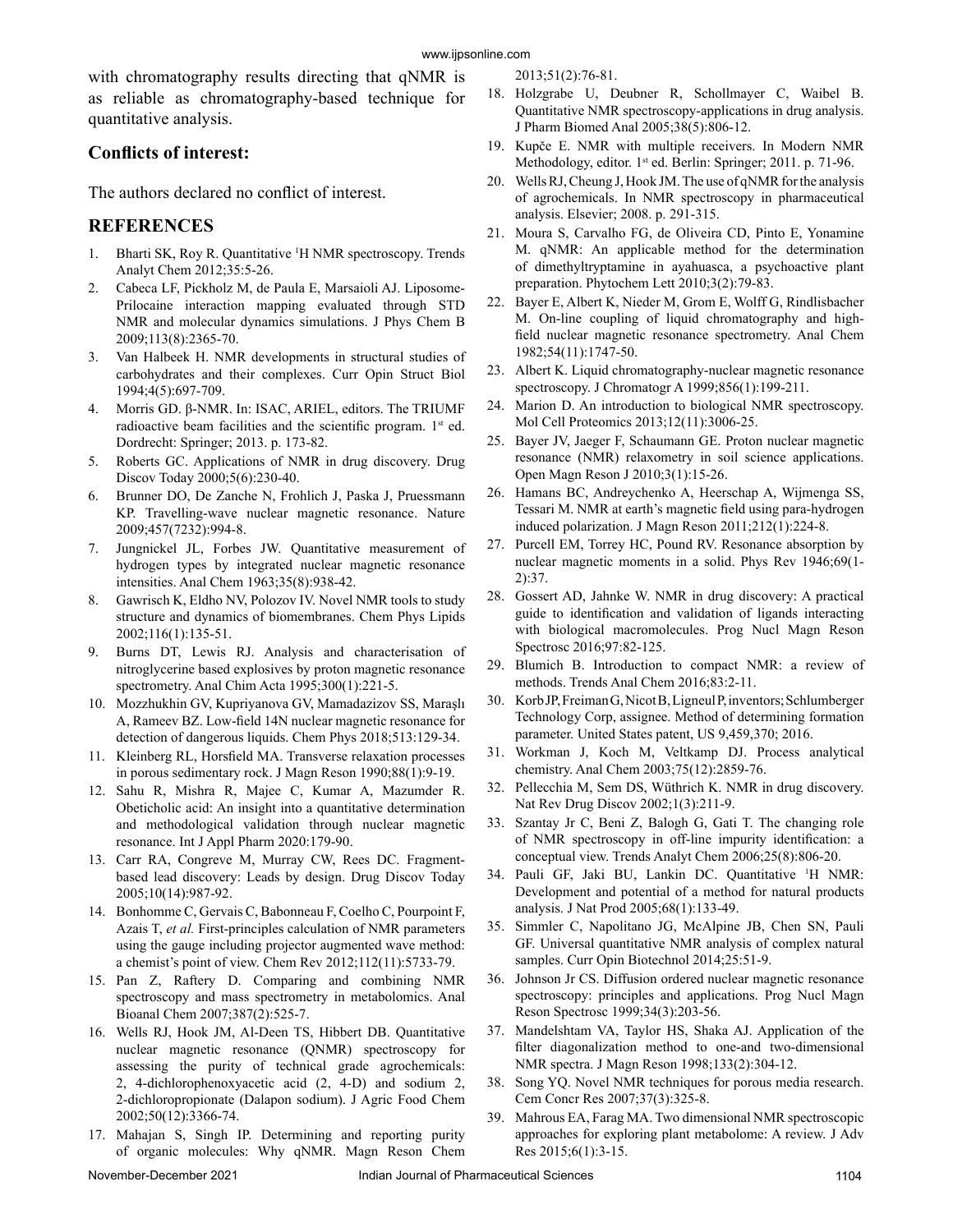- 40. Michalik M, Hein M, Frank M. NMR spectra of fluorinated carbohydrates. Carbohydr Res 2000;327(1-2):185-218.
- 41. Ross A, Schlotterbeck G, Klaus W, Senn H. Automation of NMR measurements and data evaluation for systematically screening interactions of small molecules with target proteins. J Biomol NMR 2000;16(2):139-46.
- 42. Huang T, Li H, Zhang W, Numata M, Mackay L, Warren J, *et al.* Advanced approaches and applications of qNMR. Metrologia 2020;57(1):014004.
- 43. Koskela H, Kilpeläinen I, Heikkinen S. Some aspects of quantitative 2D NMR. J Magn Reson 2005;174(2):237-44.
- 44. Lesage A. Recent advances in solid-state NMR spectroscopy of spin I=1/2 nuclei. Phys Chem Chem Phys 2009;11(32):6876- 91.
- 45. Ashbrook SE. Recent advances in solid-state NMR spectroscopy of quadrupolar nuclei. Phys Chem Chem Phys 2009;11(32):6892-905.
- 46. Middleton DA, Patching SG. Solid‐state NMR spectroscopy in drug design and discovery. In: Andrushko V, Andrushko N editors. Stereoselective synthesis of drugs and natural products. Wiley Inc; 2013. p. 1-20.
- 47. Fan TW, Lane AN. Applications of NMR spectroscopy to systems biochemistry. Prog Nucl Magn Reson Spectrosc 2016;92:18-53.
- 48. Hanson BE, Lisic EC, Petty JT, Iannaconne GA. Variabletemperature magic-angle-spinning carbon-13 NMR of solid dodecacarbonyltriiron. Inorg Chem 1986;25(22):4062-4.
- 49. Martin RW, Paulson EK, Zilm KW. Design of a triple resonance magic angle sample spinning probe for high field solid state nuclear magnetic resonance. Rev Sci Instrum 2003;74(6):3045-61.
- 50. Takegoshi K, Nakamura S, Terao T. 13C-1H dipolar-assisted rotational resonance in magic-angle spinning NMR. Chem Phys Lett 2001;344(5-6):631-7.
- 51. Blümich B, Blümich, Pauly. Essential NMR. 1<sup>st</sup> ed. Switzerland: Springer International Publishing; 2019.
- 52. Szantay Jr C, Demeter A. 2.4. NMR spectroscopy. In: Progress in Pharmaceutical and Biomedical Analysis. Elsevier; 2000;4:109-45.
- 53. Bernstein MA, Stefinovic M, Sleigh CJ. Optimising reaction performance in the pharmaceutical industry by monitoring with NMR. Magn Reson Chem 2007;45(7):564-71.
- 54. Malz F, Jancke H. Validation of quantitative NMR. J Pharm Biomed Anal 2005;38(5):813-23.
- 55. Hoult DI, Chen CN, Eden H, Eden M. Elimination of baseline artifacts in spectra and their integrals. J Magn Reson 1983;51(1):110-7.
- 56. Rizzo V, Pinciroli V. Quantitative NMR in synthetic and combinatorial chemistry. J Pharm Biomed Anal 2005;38(5):851-7.
- 57. Elipe MV. Advantages and disadvantages of nuclear magnetic resonance spectroscopy as a hyphenated technique. Anal Chim Acta 2003;497(1-2):1-25.
- 58. Westphal F, Junge T, Rösner P, Sönnichsen F, Schuster F. Mass and NMR spectroscopic characterization of 3, 4-methylenedioxypyrovalerone: a designer drug with α-pyrrolidinophenone structure. Forensic Sci Int 2009;190(1- 3):1-8.
- 59. Gottlieb HE, Kotlyar V, Nudelman A. NMR chemical shifts of common laboratory solvents as trace impurities. J Org Chem 1997;62(21):7512-5.
- 60. Fulmer GR, Miller AJ, Sherden NH, Gottlieb HE, Nudelman A, Stoltz BM, *et al.* NMR chemical shifts of trace impurities:

common laboratory solvents, organics, and gases in deuterated solvents relevant to the organometallic chemist. Organometallics 2010;29(9):2176-9.

- 61. Babij NR, McCusker EO, Whiteker GT, Canturk B, Choy N, Creemer LC, *et al.* NMR chemical shifts of trace impurities: Industrially preferred solvents used in process and green chemistry. Org Process Res Dev 2016;20(3):661-7.
- 62. Hoffman RE. Standardization of chemical shifts of TMS and solvent signals in NMR solvents. Magn Reson Chem 2006;44(6):606-16.
- 63. Kotowycz G, Lemieux RU. Nuclear magnetic resonance in carbohydrate chemistry. Chem Rev 1973;73(6):669-98.
- 64. Walker GS, Ryder TF, Sharma R, Smith EB, Freund A. Validation of isolated metabolites from drug metabolism studies as analytical standards by quantitative NMR. Drug Metab Dispos 2011;39(3):433-40.
- 65. Hatzakis E. Nuclear magnetic resonance (NMR) spectroscopy in food science: A comprehensive review. Compr Rev Food Sci Food Saf 2019;18(1):189-220.
- 66. Klages J, Coles M, Kessler H. NMR-based screening: a powerful tool in fragment-based drug discovery. Mol Biosyst 2006;2(6):318-32.
- 67. Franco PH, Braga SF, de Oliveira RB, César IC. Purity determination of a new antifungal drug candidate using quantitative 1 H NMR spectroscopy: Method validation and comparison of calibration approaches. Magn Reson Chem 2020;58(1):97-105.
- 68. Cerceau CI, Barbosa LC, Alvarenga ES, Ferreira AG, Thomasi SS. A validated <sup>1</sup>H NMR method for quantitative analysis of α-bisabolol in essential oils of *Eremanthus erythropappus*. Talanta 2016;161:71-9.
- 69. Cerceau CI, Barbosa LC, Filomeno CA, Alvarenga ES, Demuner AJ, Fidencio PH. An optimized and validated <sup>1</sup>H NMR method for the quantification of α-pinene in essentials oils. Talanta 2016;150:97-103.
- 70. Jiang J, Hu Y, Tian Z, Chen K, Ge S, Xu Y, *et al.* Development of a rapid method for the quantification of cellulose in tobacco by 13C CP/MAS NMR. Carbohydr Polym 2016;135:121-7.
- 71. Tanaka R, Nitta A, Nagatsu A. Application of a quantitative 1 H-NMR method for the determination of amygdalin in Persicae semen, Armeniacae semen, and Mume fructus. J Nat Med 2014;68(1):225-30.
- 72. Gödecke T, Napolitano JG, Rodríguez‐Brasco MF, Chen SN, Jaki BU, Lankin DC, *et al.* Validation of a generic quantitative <sup>1</sup>H NMR method for natural products analysis. Phytochem Anal 2013;24(6):581-97.
- 73. Chauthe SK, Sharma RJ, Aqil F, Gupta RC, Singh IP. Quantitative NMR: an applicable method for quantitative analysis of medicinal plant extracts and herbal products. Phytochem Anal 2012;23(6):689-96.
- 74. Watanabe R, Suzuki T, Oshima Y. Development of quantitative NMR method with internal standard for the standard solutions of paralytic shellfish toxins and characterisation of gonyautoxin-5 and gonyautoxin-6. Toxicon 2010;56(4):589- 95.
- 75. Shamsipur M, Dastjerdi LS, Haghgoo S, Armspach D, Matt D, Aboul-Enein HY. Chiral selectors for enantioresolution and quantitation of the antidepressant drug fluoxetine in pharmaceutical formulations by 19F NMR spectroscopic method. Anal Chim Acta 2007;601(1):130-8.
- 76. Salsbury JS, Isbester PK. Quantitative 1 H NMR method for the routine spectroscopic determination of enantiomeric purity of active pharmaceutical ingredients fenfluramine, sertraline, and